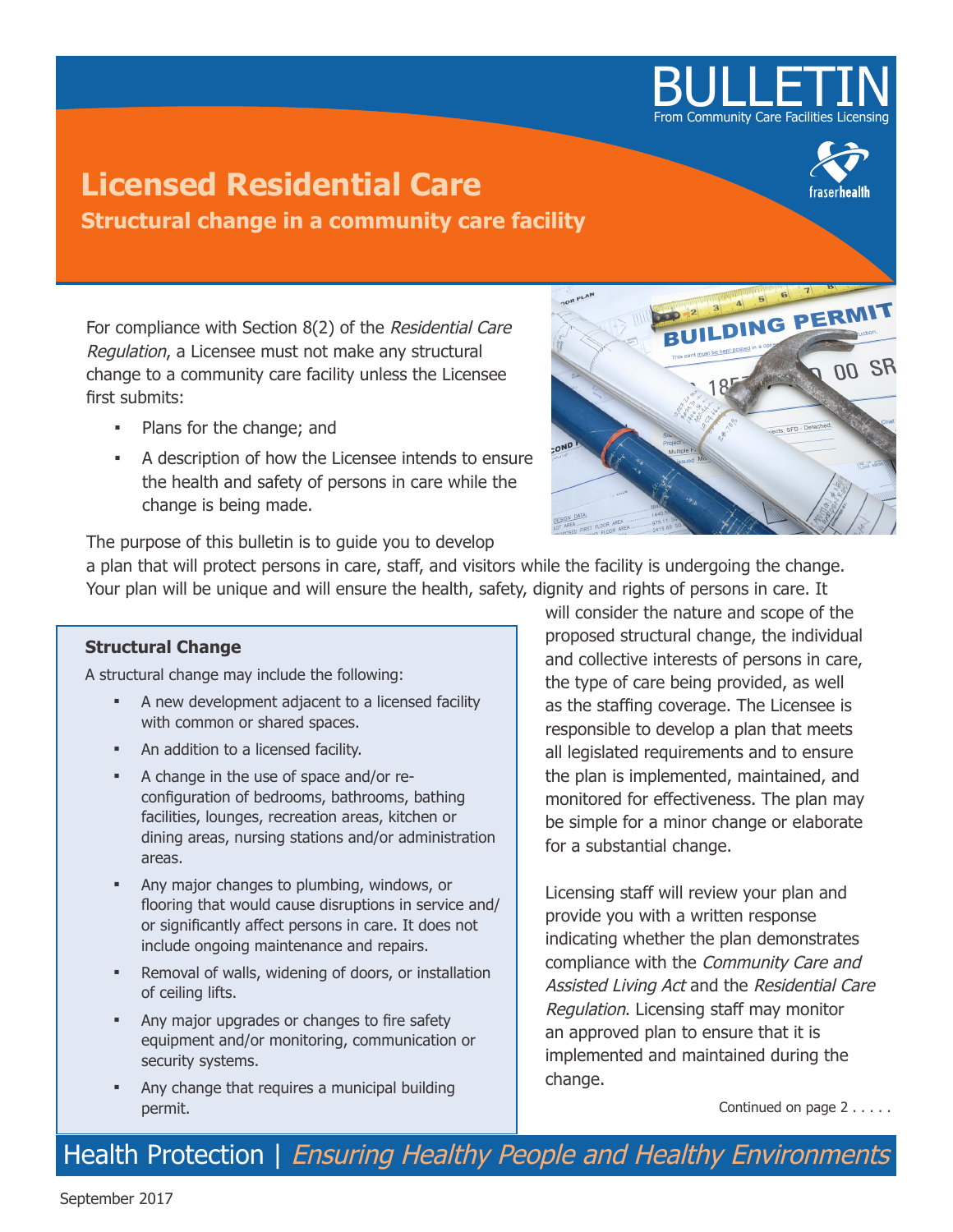# ¾ **Proposed Structural Change /Construction Plan**

To be developed in consultation with the Construction Manager and reviewed with construction workers.

| Expected completion date<br>Construction start date ____________________ |         |           |          |        |          |        |
|--------------------------------------------------------------------------|---------|-----------|----------|--------|----------|--------|
| Construction work will be from am to<br>pm on the following days:        |         |           |          |        |          |        |
| Monday                                                                   | Tuesdav | Wednesday | Thursdav | Fridav | Saturday | Sunday |

- **▪** What is the proposed structural change?
- **▪** What areas of the facility will be affected?
- **▪** Will the construction be done in phases? If yes, outline each phase in detail including the time frame (work days) for completion in each of the identified areas/phases.
- What measures will be put in place to prevent or minimize residents from being disturbed?
- **▪** Will the construction require the removal of dangerous materials (e.g. asbestos) or the use of hazardous or toxic materials (e.g. solvents, glues)? If yes, describe the plan to manage potential hazards.
- Describe what action will be taken to ensure that dust, debris, and construction waste will be contained and removed to least effect persons in care.
- **▪** How will construction equipment, tools, and supplies be stored to ensure safety?
- **▪** How will construction workers be screened? Describe the plan to ensure that workers are identifiable and that staff are aware of their presence on site.
- **▪** Which areas will construction workers have access to? How will a person in care's belongings be secured and their privacy protected?

# ¾ **Required Approvals**

Where applicable, provide evidence to demonstrate that municipal, environmental health and funding agency requirements are met. Infection prevention requirements must also be met by any facility that is operated or funded (contracted) by Fraser Health.

- Does the structural change affect plumbing, electrical, building, or fire? If yes, has the municipality issued building permits?
- **•** Does the structural change/construction affect food services, personal services, drinking water, on-site sewage disposal, and/or therapeutic pools/tubs? If yes, has the Environmental Health Officer been notified and approved the plans?
- **▪** Is the funding program/agency in agreement with the plan for structural change?
- **▪** For Fraser Health operated or contracted facilities, have you completed an infection control agreement in consultation with an Infection Prevention Control Consultant?